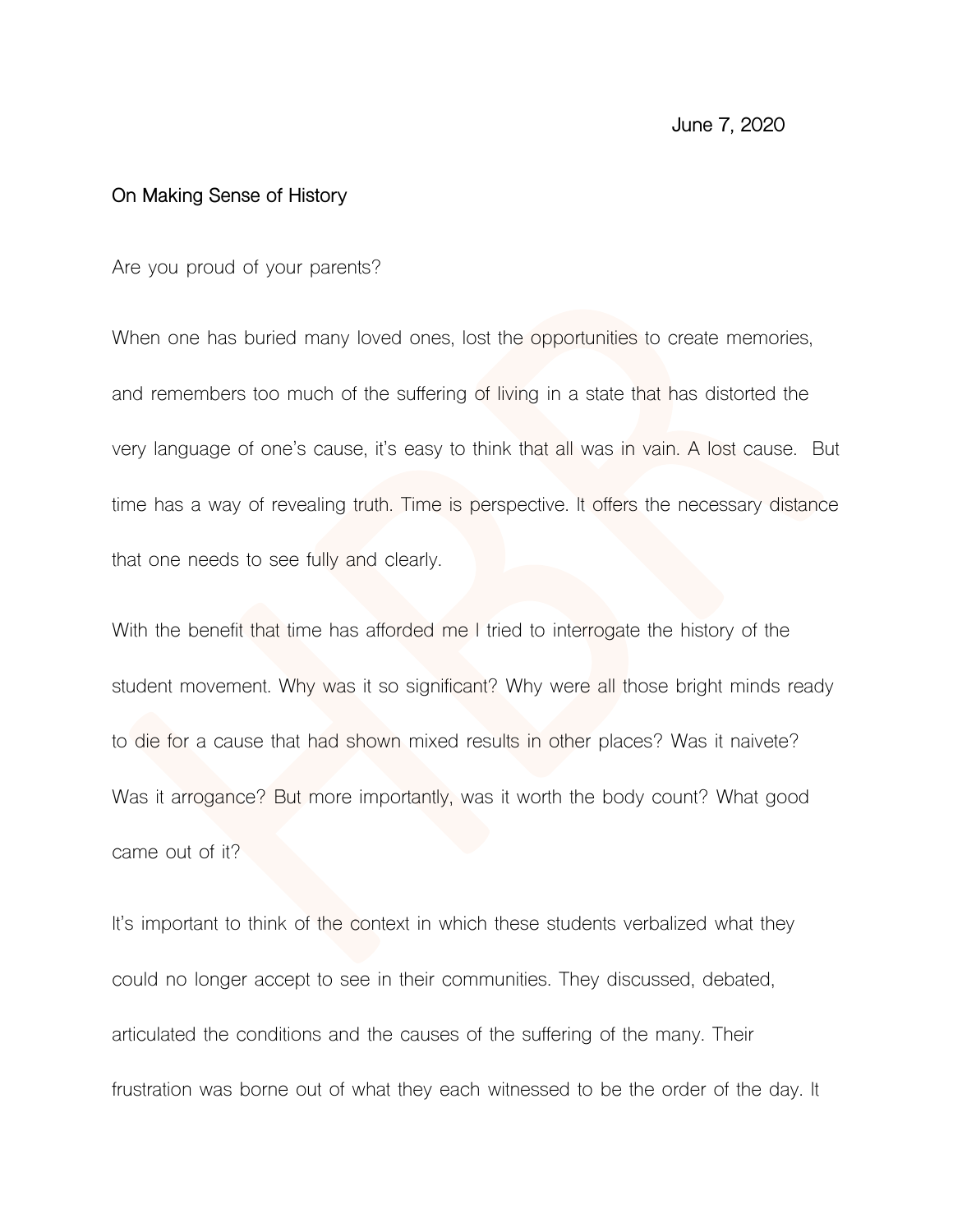was informed by the peasants uprising, the arrested poetry that was told in private, it was in the faces of the poor farmers that honor their words even when it hurts them. It always hurt them. They dreamt of a better future for the voiceless. They diligently studied and debated the theories and tactics used by others the world over in a manner and discipline only students can. Ideas and ideals turned into conviction. They became a singular pursuit, not motivated by self-interest but the sense of responsibility to fight on behalf of those who cannot. When thinking of the students that grew up in a society that believes its rulers are ordained by God and claim lineage directly from biblical characters, to protest was an act of blasphemy. They didn't make simple demands but questioned the very premise of how society was organized.

There are some changes that happen in society that are taken for granted, that later generations see no need to attribute to a time or to a person. When reading some of the original writings from the students' movement, I came to the realization that perhaps the biggest achievement of the student's movement was in giving us the very language, the syntax for how we as a people, should demand a better future. They articulated the language that we can use to demand our basic freedom, our human rights, women's rights, rights of minorities, rights to demand representation.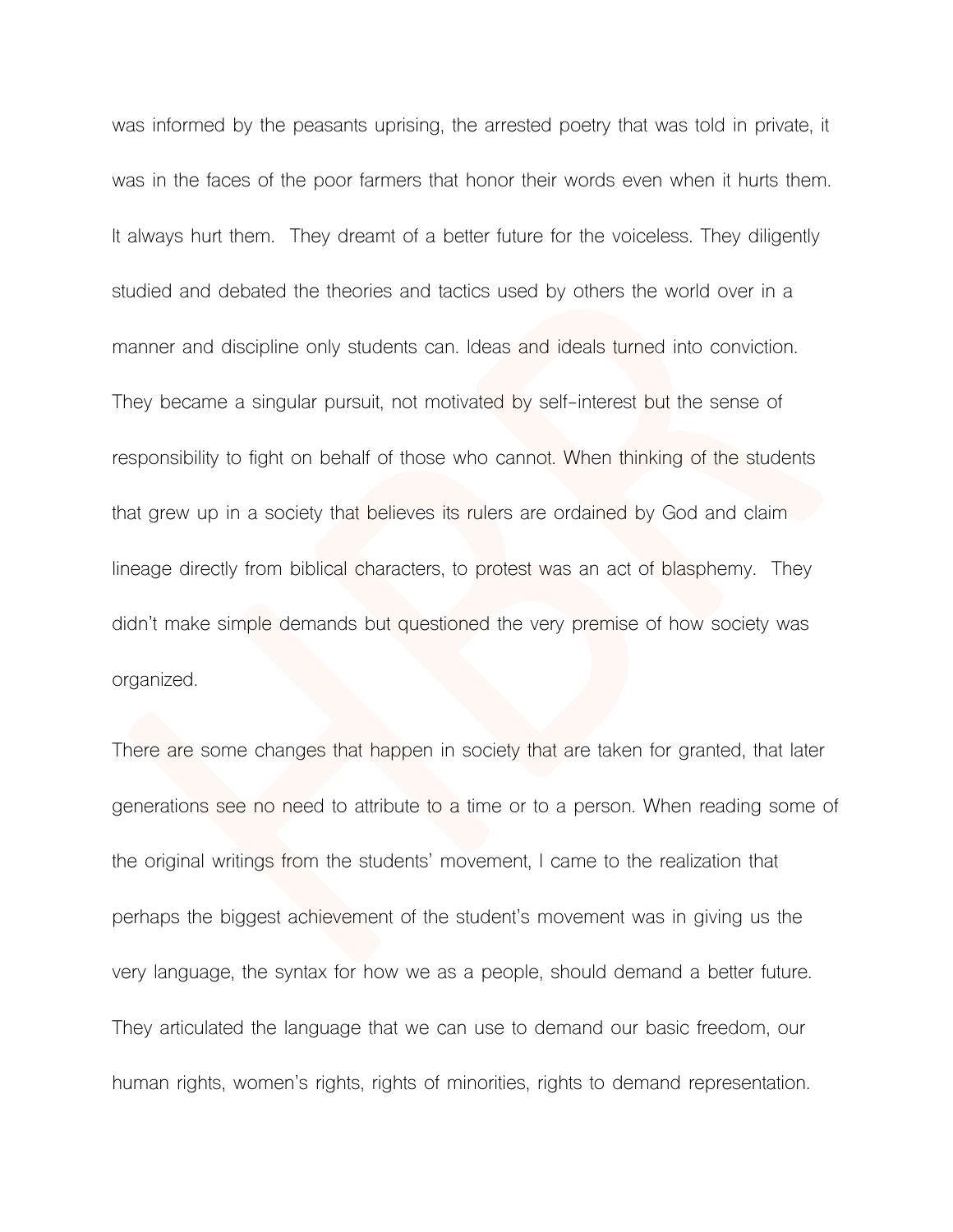Rights not because one is born of a certain group but for merely being a citizen of this country.

The success of the student movement is in bringing the ideals that we have now come to take as a given, universally accepted, to enter our homes, our psyches. Have we achieved them? No. But the generations that followed, have inherited a firm place to stand on, and the lever to pull in creating their movement.

So, back to the question — are you proud of your parents? What an ironic question!

Every time I hear that question, I ask myself, what if my parents were the jailers and executioners and the people that we, now, have come to associate as the "the other"? Should one be asked if she is ashamed of her parents? Of course not. Because it's undeserved.

I find the question to be ironic because at the very core, what my parents protested was this very type of thinking, pride derived from one's parents, and the extent that one goes to preserve a family's pride that's always rooted to a place in society, of unearned privilege or power, and entitlement.

So, am I proud of my parents? I believe that I am very lucky to be born of these parents, in the family that I'm born in, in this complex, complicated and beautiful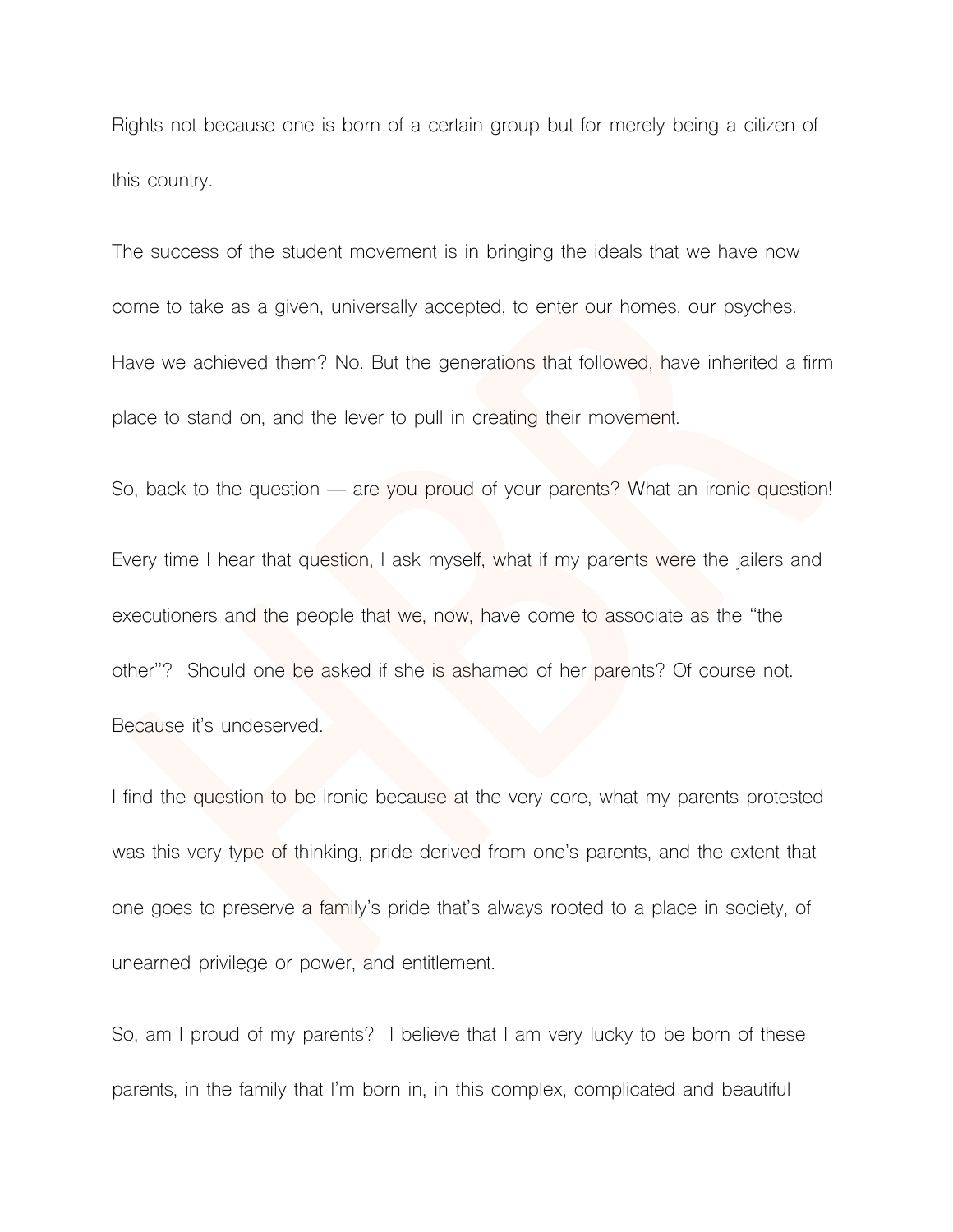corner of the planet. All of us are. And as a people, here is my challenge to all of us, let's not sit on our laurels from history, but let's be judged by how we fight the injustices of our own time.

Let me conclude my thoughts with a short poem, from the book "Sorry for your Troubles" by Padraig O'Touma written after the Irish Civil War. But I think it might as well have been written about us.

Its titled:

## **The North(ern) of Ireland**

It is both a dignity and

a difficulty to live between these names.

Perceiving politics

in the syntax of the state.

And at the end of the day.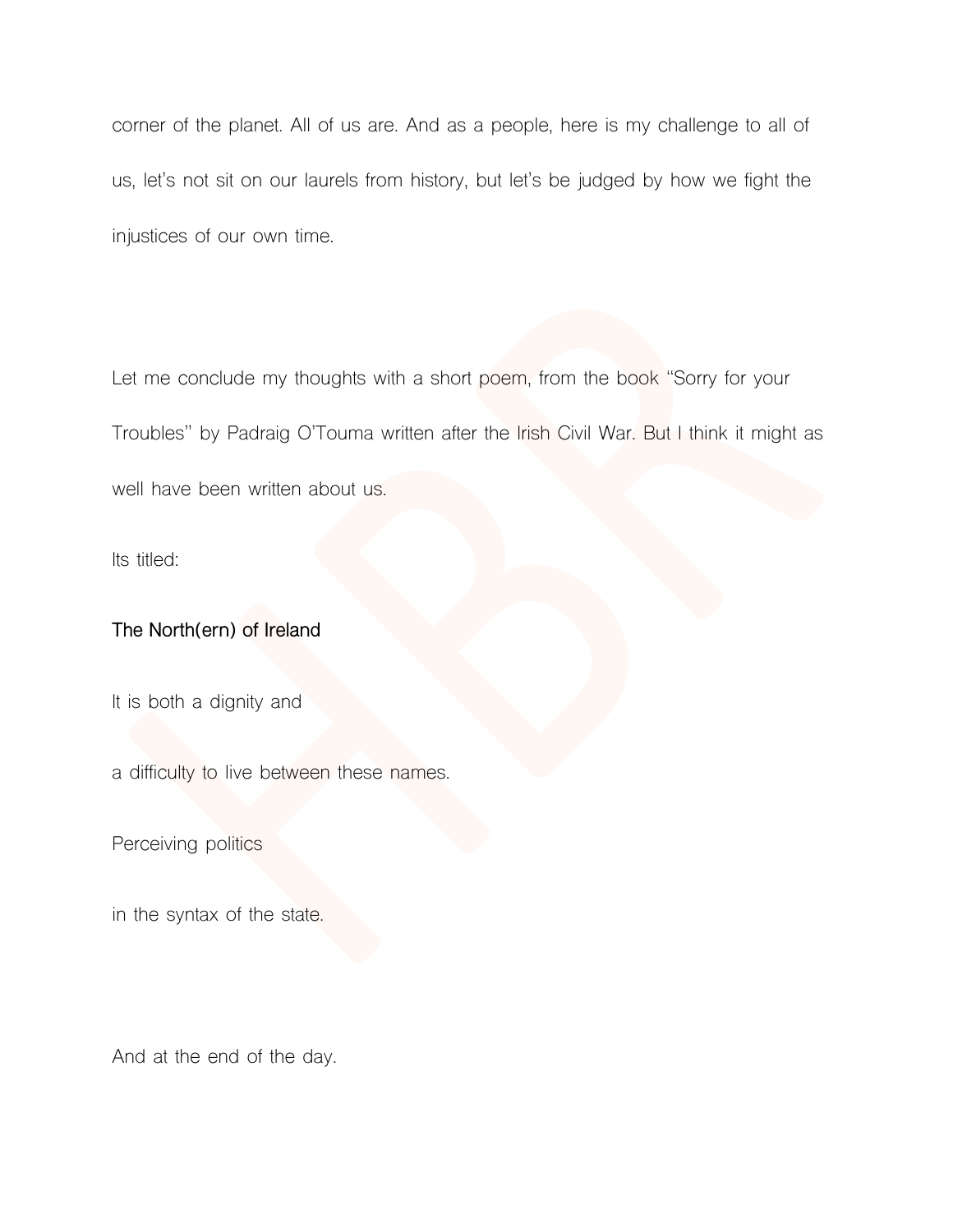the reality is

that whether we change

or whether we stay

the same

these questions remain.

Who are we to be

with one another?

And

How are we

to be

with one another?

and what to do with all the memories

of all those funerals?